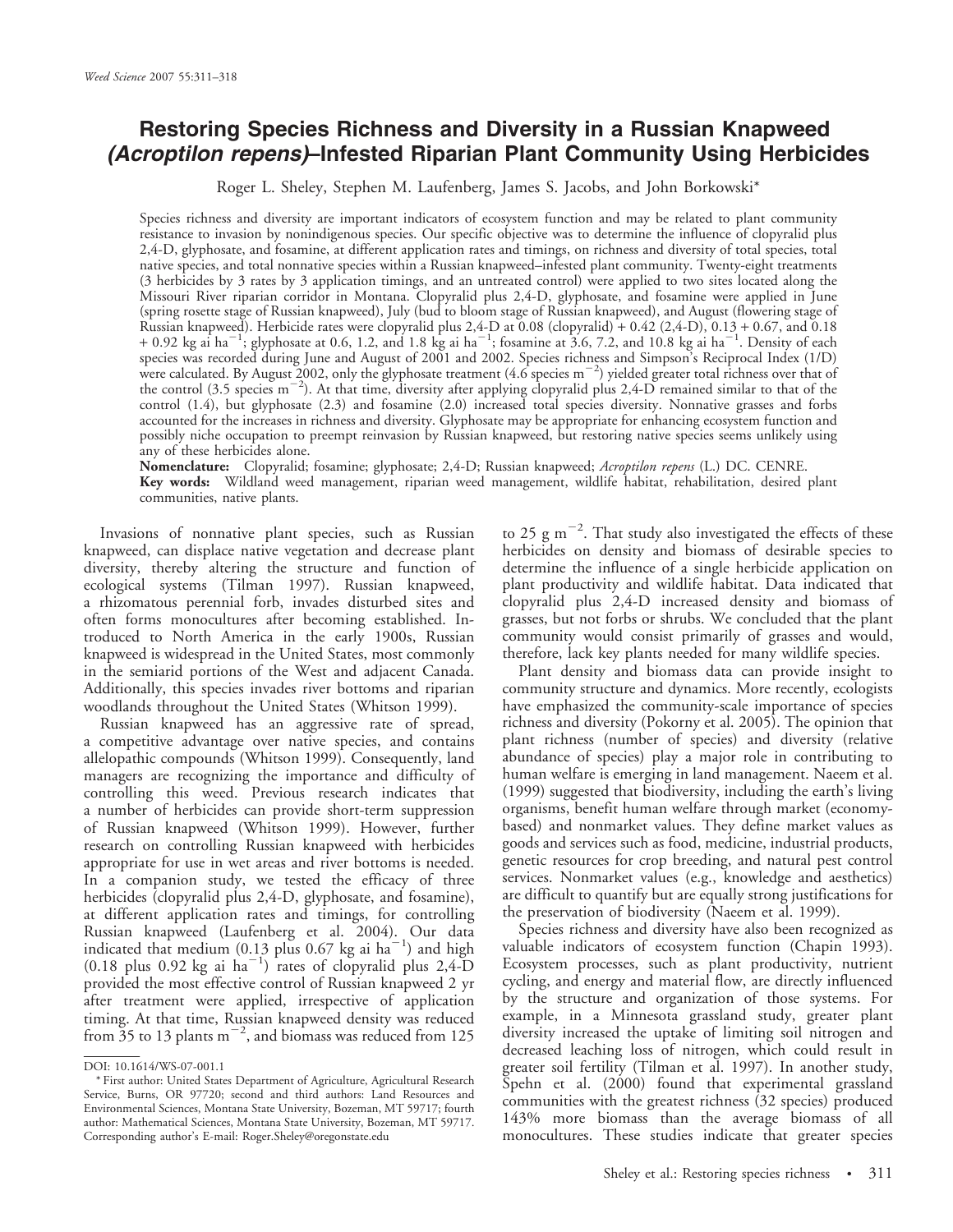richness and diversity may improve the efficiency of ecosystem function.

Previous research has focused on the relationship between species richness and diversity and the resilience and resistance of native plant communities (Symstad 2000; Tilman 1997). With high species richness and diversity, plant communities will more likely include species important in successional dynamics following disturbance (Egler 1954). In many cases, plant communities with higher species diversity that are subjected to disturbances tend to resist change more strongly than those with lower diversity. For example, in a comparison of eight grasslands in Yellowstone National Park, Frank and McNaughton (1991) found that grassland community composition with greater plant diversity was more stable in response to drought.

Evidence for stronger resistance to nonnative plant invasion as a function of plant diversity is increasing (Carpinelli 2000; Sheley and Carpinelli 2005). Communities with high species diversity may have greater niche occupation and enhanced resource capture (Carpinell 2000). Resource capture by desirable species preempts their use by invasive plants. Carpinelli (2000) found as species richness and niche occupation increased, invasion by spotted knapweed (Centaurea maculosa Lam.) decreased. In fact, including three desired species in the plant community, all differing in niche requirements, nearly prevented establishment of this invasive weed.

Knowledge about the influence of various strategies on species richness and diversity is central to making wise weed management decisions during restoration. Goals of invasive weed management should include the establishment of structurally diverse plant communities that may lead to more complete ecosystem processes such as nutrient cycling. To achieve these goals, community level effects of management must be better understood. The overall objective of this study was to investigate the effects of three herbicides on plant species richness and diversity of the community. Our specific objective was to determine the influence of clopyralid plus 2,4-D, glyphosate, and fosamine, at different application rates and timings, on richness and diversity of total species, total native species, and total nonnative species within a Russian knapweed–infested plant community. We hypothesized that clopyralid plus 2,4-D or fosamine treatments, regardless of application rate or timing, would provide greater species richness and diversity in all plant groups than those of glyphosate. These broadleaf herbicides may create sufficient niches for desirable species to occupy without creating the moonscape-type disturbance, indicative of glyphosate treatments, that would favor Russian knapweed spread.

## Materials and Methods

**Study Sites.** This study was conducted in north-central Montana on the Charles M. Russell (CMR) National Wildlife Refuge, about 105 km north  $(22^{\circ}29'N, 23^{\circ}29'E)$  of Lewistown, MT. Two study sites were located on a floodplain known as Knox Bottom along the Missouri River, near the western boundary of the refuge. Sites were on a north aspect of 0 to 2% slopes at 670 m elevation with an annual average precipitation of 30 cm and an annual average temperature of 7 C. Soils at both sites were Kobar silty clay loams (fine, montmorillonitic Borollic Camborthids). These soils were formed in alluvium material and have slow permeability.

Study sites were located within the silver sage–western wheatgrass (Artemisia cana Pursh–Agropyron smithii Rydb.) habitat type. Similar habitat types have been described for the northern Great Plains by Hanson and Whitman (1938), Mackie (1970), and Jorgensen (1979). This habitat type, common in central and eastern Montana, represents one of the driest extremes of the riparian zone. Plant communities at both sites consist of native and nonnative species. The nonnative invader Russian knapweed was abundant at the study area and had displaced desirable plant species. Study sites were chosen based on similarities of habitat type as well as obvious differences in predominant graminoid species. Grass species at site 1 were dominated by quackgrass [*Elytrigia* repens (L.) Nevski], a nonnative grass, whereas the native western wheatgrass (Pascopyrum smithii P.A. Love) was the dominant grass species at site 2.

The silver sage–western wheatgrass habitat type typically occurs because of disturbance, where site potential has changed, possibly because of prolonged heavy grazing. Land use at these sites over the past century (approximately 1920s to 1980s) has included crop production and cattle grazing. Throughout that period, cattle were moved from upland summer pastures to the river bottoms for winter grazing. In addition, flooding from the Missouri River occurs with varying frequency and intensity. Because of its location within the CMR National Wildlife Refuge, Knox Bottom provides critical wildlife habitat and continues to be managed for wildlife production.

Experimental Design. In a randomized complete block design at both sites, 28 treatments (3 herbicides by 3 herbicide rates by 3 herbicide application timings, and a control) were applied from June through August 2000 to 4.3 by 4.6 m plots. Treatments were replicated four times at both sites for a total of 224 plots. Clopyralid plus 2,4-D, glyphosate, and fosamine were applied in June (spring rosette stage of Russian knapweed), July (bud to bloom stage of Russian knapweed), and August (flowering stage of Russian knapweed) in accordance with CMR National Wildlife Refuge and U.S. Fish and Wildlife Service restrictions. Low, medium, and high rates (clopyralid plus 2,4-D at 0.08 [clopyralid] + 0.42 [2,4- D],  $0.13 + 0.67$ , and  $0.18 + 0.92$  kg ai ha<sup>-1</sup>; glyphosate at 0.6, 1.2, and 1.8 kg ai ha<sup>-1</sup>; fosamine at 3.6, 7.2, and 10.8 kg ai  $ha^{-1}$ ) were applied, based on label rates for Russian knapweed. These herbicides were chosen because of their low environmental risk in areas near water and wildlife. Herbicides were applied using a four-nozzle backpack sprayer delivering 130 L  $ha^{-1}$  of spray solution.

Sampling. Species richness was recorded for all existing plant species during June and August of 2001 and 2002. Richness was measured as the total number of species (grasses, forbs, and shrubs) per experimental plot. A Daubenmire frame  $(0.10 \text{ m}^2)$  was randomly placed three times within each plot for data collection. Grasses were identified using Cronquist et al. (1977), whereas forbs and shrubs were classified according to Dorn (1984).

Species density was also recorded during June and August of 2001 and 2002. Species diversity was derived from the number of individuals (density) of each species. Species diversity was then calculated using Simpson's Reciprocal Index (1/D), where  $D = \sum (n/N)^2$ . In this equation, n is the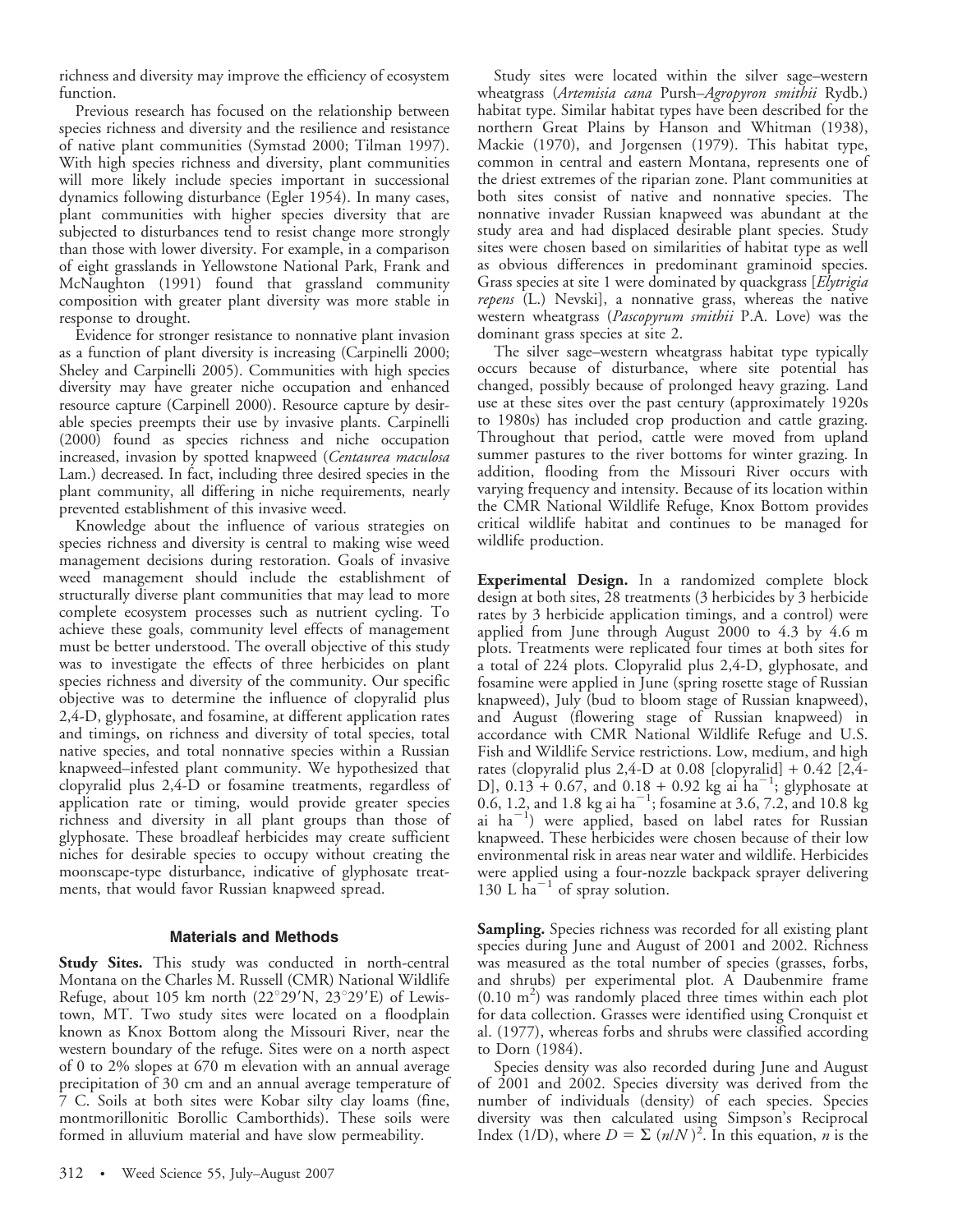total number of individuals of a particular species, and  $N$  is the total number of individuals of all species. Simpson's Diversity Index  $(D)$  is the probability that two individuals randomly selected from a sample will belong to the same species. Therefore, the Simpson's Reciprocal Index (1/D) represents the number of equally common species that will give the observed Simpson's Diversity Index (D). The value of 1/D can range from 1 to the total number of species (richness) in the sample. A value of 1 represents no diversity, whereas a value equal to the species richness indicates maximum diversity, where each species has the same number of individuals.

Data Analysis. ANOVA was used to determine the effects of site, year (following treatments), herbicide, application rate, and application timing on desirable plant species richness and diversity. Treatment main effects and all interactions were included in the model. Five-way, four-way, and nonsignificant  $(P > 0.05)$  three-way interactions were pooled and included in the error term to improve the sensitivity of the analysis. When a significant P value ( $P < 0.05$ ) was observed, mean separations for main effects and interactions were achieved based on standard errors (SE). Each SE was calculated by determining the square root of the quotient *MSE/N*, where  $MSE$  is the model mean square error, and N is the number of experimental units associated with a main effect or interaction. Detecting mean differences with this SE calculation was appropriate because the number of experimental units  $(N)$  differed among treatments and controls, and it was necessary to incorporate varying sample sizes in the formula.

Because of the infrequent occurrence and low abundance of native species, ANOVA models were inappropriate for statistical analysis of total native species diversity data. Because the Simpson's Reciprocal Diversity Index (1/D) is based on species richness and their relative abundance (evenness), index values for native species were consistently low, and differences were statistically negligible. Because ANOVA models were inappropriate for total native species diversity data, observed trends for treatment main effects will be discussed in the results section.

#### **Results**

Total Species Richness and Diversity. Total species richness was affected by a year by site interaction ( $P = 0.02$ ). In June 2001, site 1 (3.1 species  $m^{-2}$ ; SE = 0.1) had lower richness than site 2 (3.8 species m<sup>-2</sup>; SE = 0.1). By August 2002, no significant difference in richness was found between site 1 (3.9 species m<sup>-2</sup>; SE = 0.1) and site 2 (4.1 species m<sup>-2</sup>; SE = 0.1). From June 2001 to August 2002, there was an increase in total species richness at both sites; site 1 increased by 0.8 species  $m^{-2}$ , and a 0.3 species  $m^{-2}$  increase was detected at site 2.

The effect of herbicide on total species richness depended upon the year after treatment ( $P < 0.001$ ). In June 2001, there were no significant differences in richness between the control and the herbicide treatments (Figure 1a). In August 2002, only the glyphosate treatment  $(4.6 \text{ species m}^{-2})$  yielded greater total richness over that of the control (3.5 species  $m^{-2}$ ). Plots that received glyphosate and fosamine treatments had increased richness from June 2001 to August 2002, but no significant differences in richness were detected for



Figure 1. The effect of herbicide (a) by year and (b) by site on total species richness. Error bars in (a) represent a standard error of 0.5 (controls) and 0.2 (treatments). Error bars in (b) represent an SE of 0.3 (controls) and 0.1 (treatments).

clopyralid plus 2,4-D or the controls during that period. The influence of herbicide on total species richness also differed by site ( $P = 0.03$ ). At site 1, reductions in total richness were detected for all herbicide treatments, relative to the control (4.3 species  $m^{-2}$ ; Figure 1b). At site 2 however, glyphosate and fosamine treatments increased total richness, and no significant difference existed between the control and clopyralid plus 2,4-D treatments.

Differences in total species richness were also attributed to an herbicide by rate interaction ( $P = 0.01$ ). For all rates of clopyralid plus 2,4-D, total richness decreased (averaging 3.3 species  $m^{-2}$ ) below that of the control (3.9 species  $m^{-2}$ ; Figure 2a). No differences were detected among the control and any rates of glyphosate or fosamine. The effect of herbicide on total richness was also dependent upon timing of application ( $P = 0.001$ ). For the three timings of clopyralid plus 2,4-D, the June application produced similar total species richness as the control (3.9 species  $m^{-2}$ ), but the July and August applications reduced richness by 0.8 species  $m^{-2}$ (Figure 2b). Effects from glyphosate timings on total species richness varied. The June application yielded greater richness than the control, whereas the July application decreased richness. The August application of glyphosate indicated no significant difference in richness from the control. For all application timings of fosamine, no differences in total richness were detected relative to the control.

Total species diversity was affected by a year by herbicide interaction ( $P = 0.02$ ). Sampling in June 2001 indicated no differences in diversity from any herbicides and the control (Figure 3). In August 2002, diversity from clopyralid plus 2,4-D remained similar to that of the control (1.4), but increases in total species diversity were detected for glyphosate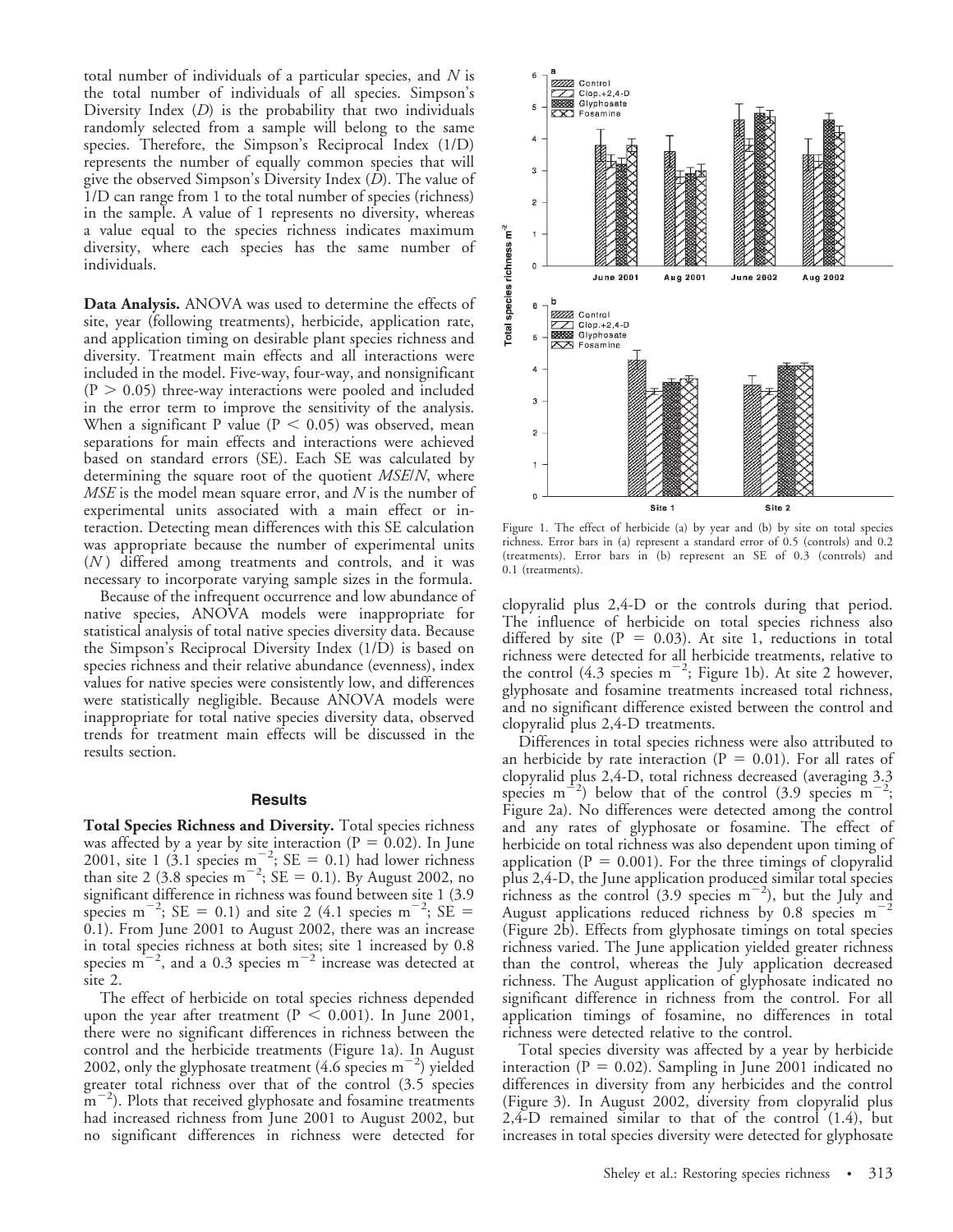

Figure 2. The effect of herbicide (a) by application rate and (b) by timing on total species richness. Error bars in (a) and (b) represent a standard error of 0.2 (controls) and 0.1 (treatments).

(2.3) and fosamine (2.0). Between June 2001 and August 2002, total species diversity for glyphosate treatments increased from 1.9 to 2.3.

Total species diversity also depended upon a site by herbicide by rate interaction ( $P = 0.03$ ). At site 1, most treatments had no significant effect on total diversity relative to the control (Figure 4). However, the low rate of glyphosate produced greater total diversity (2.3) than that of the control (1.8). At site 2, all clopyralid plus 2,4-D rates decreased total



Figure 3. The effect of herbicide by year on total species diversity. Error bars represent a standard error of 0.3 (controls) and 0.1 (treatments).



Figure 4. The effect of herbicide by application rate on total species diversity at sites 1 and 2. Error bars represent a standard error of 0.2 (controls) and 0.1 (treatments).

diversity; the high rate of glyphosate (2.2) increased total diversity, and the low and medium rates of glyphosate and all fosamine rates were not significantly different from the control.

The effect of herbicide on total species diversity was affected by application rate and timing ( $P = 0.02$ ). For June applications, the high rate of glyphosate yielded greater total diversity (2.3) than the control (1.8), whereas significant differences were not detected from other treatments (Figure 5). In July, all rates of clopyralid plus 2,4-D decreased total diversity, and the low rate of glyphosate and medium and high rates of fosamine increased diversity. For August applications, the low rate of clopyralid plus 2,4-D reduced total species diversity (1.5), whereas the high rate of glyphosate resulted in an increased diversity (2.3) over that of the control.

Total Native Species Richness and Diversity. Total native species richness depended on an application rate main effect  $(\overline{P} = 0.003)$ . All herbicide rates (averaging 0.8 species m<sup>-2</sup>;  $SE = 0.03$ ) reduced total native species richness below that of the control (1.3 species m<sup>-2</sup>;  $\overline{SE}$  = 0.1). A year by site interaction  $(P < 0.001)$  also affected total native species richness. For each sampling date, richness remained unchanged at site 1. At site 2, total native plant richness increased from June 2001 (1.0 species m<sup>-2</sup>;  $SE = 0.1$ ) to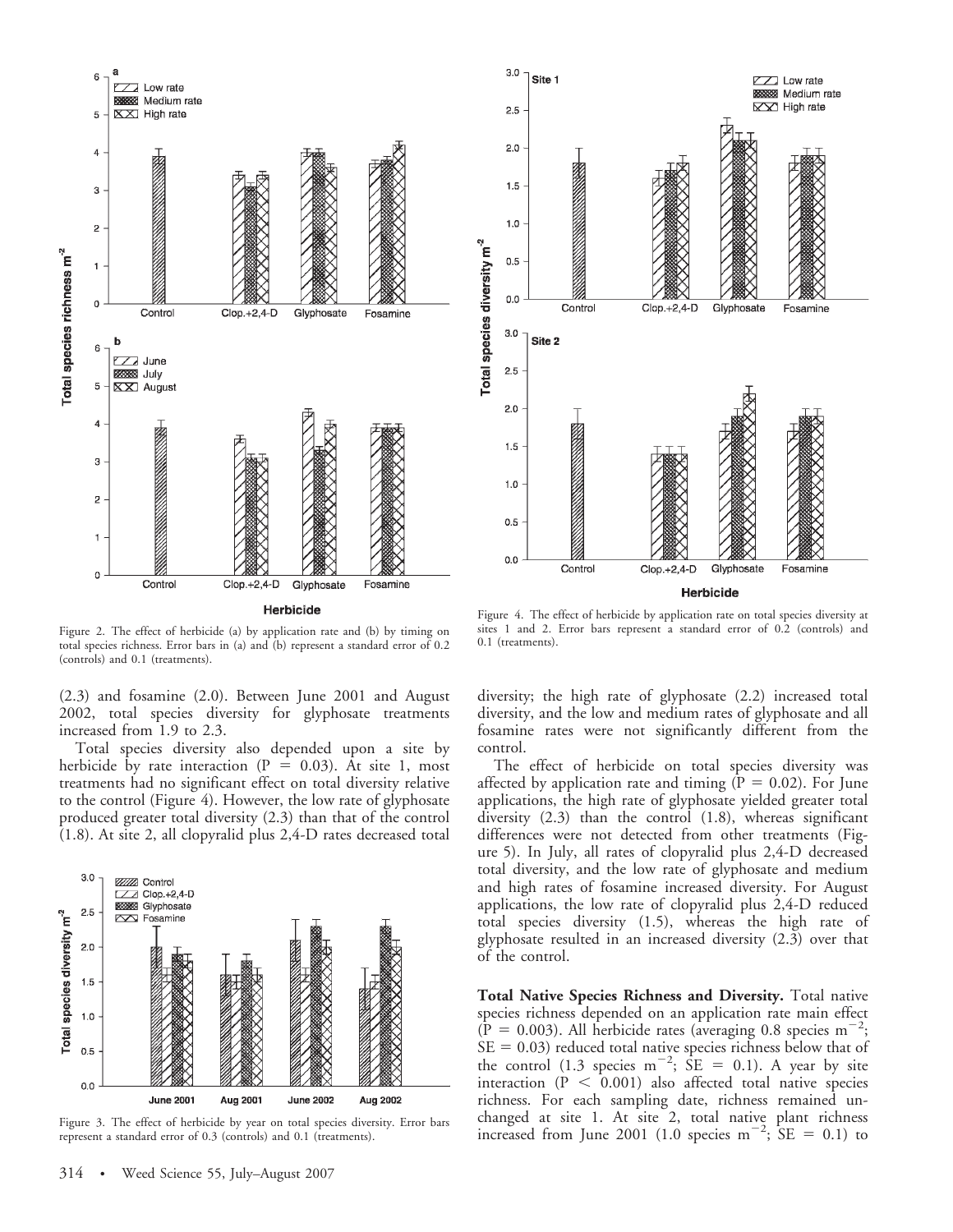



Herbicide

Figure 5. The effect of herbicide by application rate and timing on total species diversity. Error bars represent a standard error of 0.1 for controls and all treatments.

August 2002 (1.4 species m<sup>-2</sup>; SE = 0.1). The effect of site on total native richness was also influenced by herbicide ( $P =$ 0.03). Results from the controls at both sites indicated that richness was lower at site 1 (0.9 species  $m^{-2}$ ) than at site 2  $(1.6 \text{ species m}^{-2}, \text{Figure 6a}).$  Furthermore, reductions in total native plant richness were detected for all herbicide treatments at both sites, relative to their respective controls. Total native species richness was also affected by the richness below that of the control  $(1.3 \text{ species m}^{-2})$ ; Figure 6b).

Diversity data for total native species violated ANOVA assumptions of normality and homogeneity of variance. Therefore, discussion will be restricted to the analysis of trends associated with treatment main effects. For the effect of year, a slight increase in total native species diversity was observed from June 2001 (1.0) to August 2002 (1.1). Diversity among sites appeared to vary slightly, as site 1 (1.0) had a lower diversity index than site 2 (1.1). All herbicide treatments (1.0 to 1.1) tended to reduce total native species diversity, relative to the control (1.2). Similarly, all herbicide application rates and timings appeared to produce diversity indices (1.0 to 1.1) below that of the control (1.2).

Total Nonnative Species Richness and Diversity. Richness of total nonnative species was affected by a year by site

Figure 6. The effect of herbicide (a) by site and (b) by application timing on total native species richness. Error bars in (a) represent a standard error of 0.1 (controls) and 0.04 (treatments). Error bars in (b) represent a standard error of 0.1 for the control and all treatments.

interaction ( $P < 0.001$ ). In June 2001, there was no difference in richness between site 1 (2.7 species  $m^{-2}$ ; SE = 0.1) and site 2 (2.8 species m<sup>-2</sup>; SE = 0.1). By August 2002, site 1 had greater richness, by 0.8 species  $m^{-2}$ , than site 2. Also, richness at site 1 increased from June 2001 to August 2002 (2.7 to 3.6 species m<sup>-2</sup>; SE's = 0.1), but site 2 indicated no change among sampling dates, as both had 2.8 species  $m$ <sup>-</sup>  $(SE = 0.1).$ 

The effect of herbicide on total nonnative richness depended upon year ( $P < 0.001$ ). In June 2001, plots treated with fosamine  $(3.1 \text{ species m}^{-2})$  produced higher richness than the control (2.5 species  $m^{-2}$ ), but clopyralid plus 2,4-D and glyphosate did not affect richness (Figure 7a). Total nonnative species richness, as a result of clopyralid plus 2,4-D, remained similar to the control in August 2002, but glyphosate and fosamine increased richness. From June 2001 to August 2002, richness resulting from the untreated controls, clopyralid plus 2,4-D, or fosamine did not differ. However, glyphosate increased nonnative species richness between June 2001 (2.6 species  $m^{-2}$ ) and August 2002 (3.9 species  $m^{-2}$ ). The effect of herbicide on total nonnative species richness was also influenced by application timing (P  $= 0.03$ ). For clopyralid plus 2,4-D, only the June application  $(3.0 \text{ species m}^{-2})$  increased richness above that of the control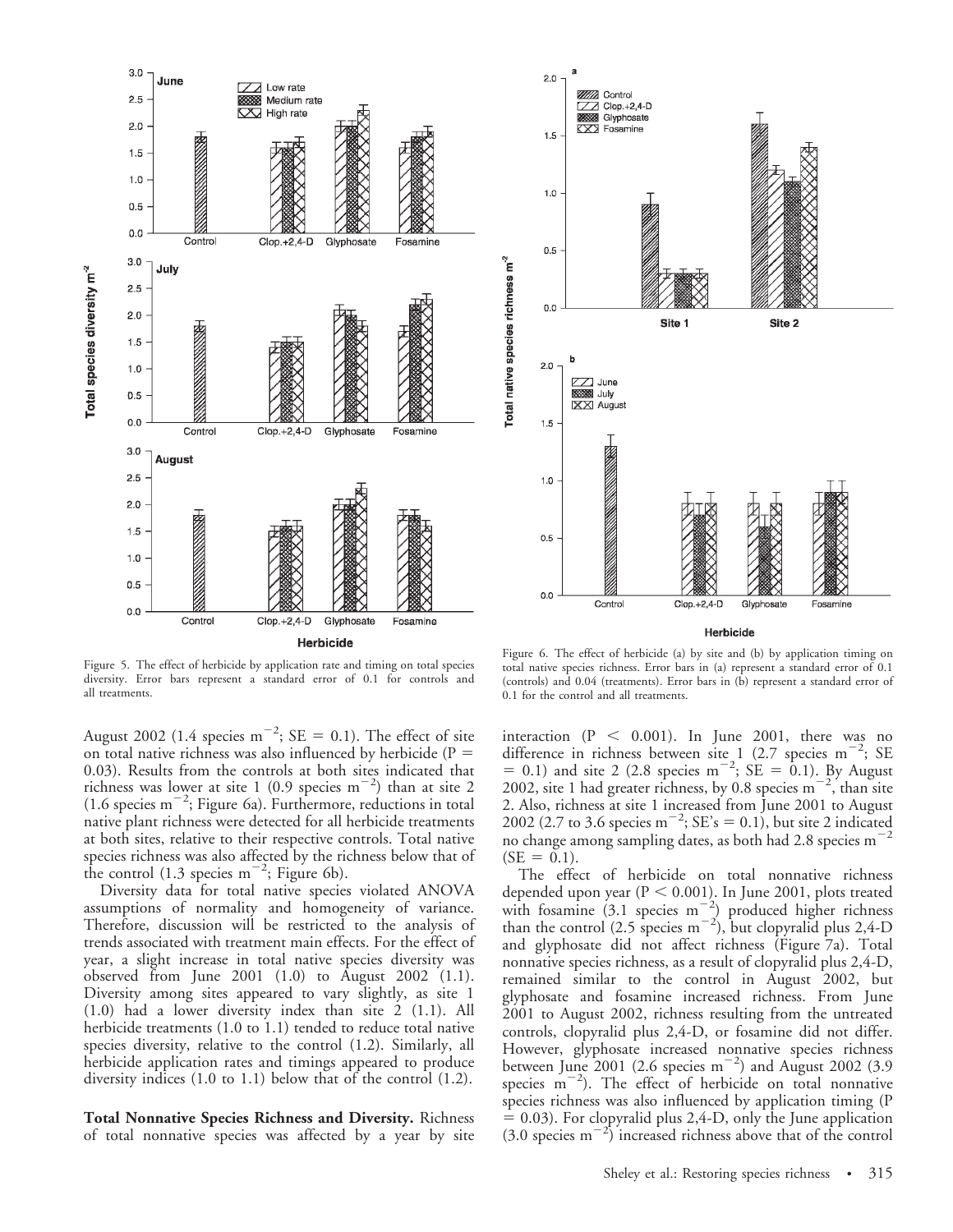

Figure 7. The effect of herbicide (a) by year and (b) by application timing on total nonnative species richness. Error bars in (a) represent a standard error of 0.4 (controls) and 0.1 (treatments). Error bars in (b) represent a standard error of 0.2 (control) and 0.1 (treatments).

(2.6 species  $m^{-2}$ ; Figure 7b). Additionally, June and August applications of glyphosate and all timings of fosamine increased nonnative species richness.

Total nonnative species richness was also affected by a site by herbicide by rate interaction ( $P = 0.03$ ). Relative to the control  $(3.3 \text{ species m}^{-2})$  at site 1, no significant differences in richness were detected among the treatments (Figure 8). At site 2, the high rate of clopyralid plus 2,4-D increased richness over the control  $(2.5 \text{ vs. } 1.9 \text{ species m}^{-2})$ . Greater richness was also produced from all rates of glyphosate, as well as the medium and high rates of fosamine.

The effect of herbicide on total nonnative diversity depended upon year ( $P = 0.05$ ). In June 2001, glyphosate and fosamine increased diversity over that of the control (1.8 for both herbicide treatments vs. 1.4; Figure 9a). In August 2002, all herbicide treatments produced greater diversity than the control. Between June 2001 and August 2002, only diversity indices from glyphosate were significantly different; an increase from 1.8 to 2.3 was detected. For clopyralid plus 2,4-D, the high rate (1.7) increased diversity over that of the control (1.4; Figure 9b). Greater diversity indices were found for all rates of glyphosate (1.9 to 2.0) relative to the control. The medium (1.8) and high (1.9) rates of fosamine also increased diversity above the control.



Figure 8. The effect of herbicide by application rate on total nonnative species richness at sites 1 and 2. Error bars represent a standard error of 0.3 (controls) and 0.2 (treatments).

### **Discussion**

Consistent with other studies investigating community response to herbicides, our data indicated that effects on plant communities varied among treatments. Rice et al. (1997) found that the largest decrease in species richness occurred in plots treated with picloram and clopyralid plus 2,4-D applied in early spring, and little or no decrease occurred with clopyralid alone and clopyralid plus 2,4-D applied in late summer. Denny (2003) found that, among several herbicides, picloram decreased forbs more than any other treatment. In that study, no treatments increased species richness. In this study, glyphosate caused an increase in total species richness above untreated control levels. Although the majority of these species were nonnative annual forbs, they may play an important role in recovering the functions of the system. Our companion study indicated that controlling Russian knapweed with glyphosate was effective for only one year postapplication (Laufenberg et al. 2004). Therefore, glyphosate may be more useful for increasing desired species richness in communities infested by nonrhizomatous or annual weeds.

Because species vary in their tolerance to herbicides, application rates are important determinants of community response. Marrs (1985) found that a single application of picloram, the most commonly used herbicide on rangeland,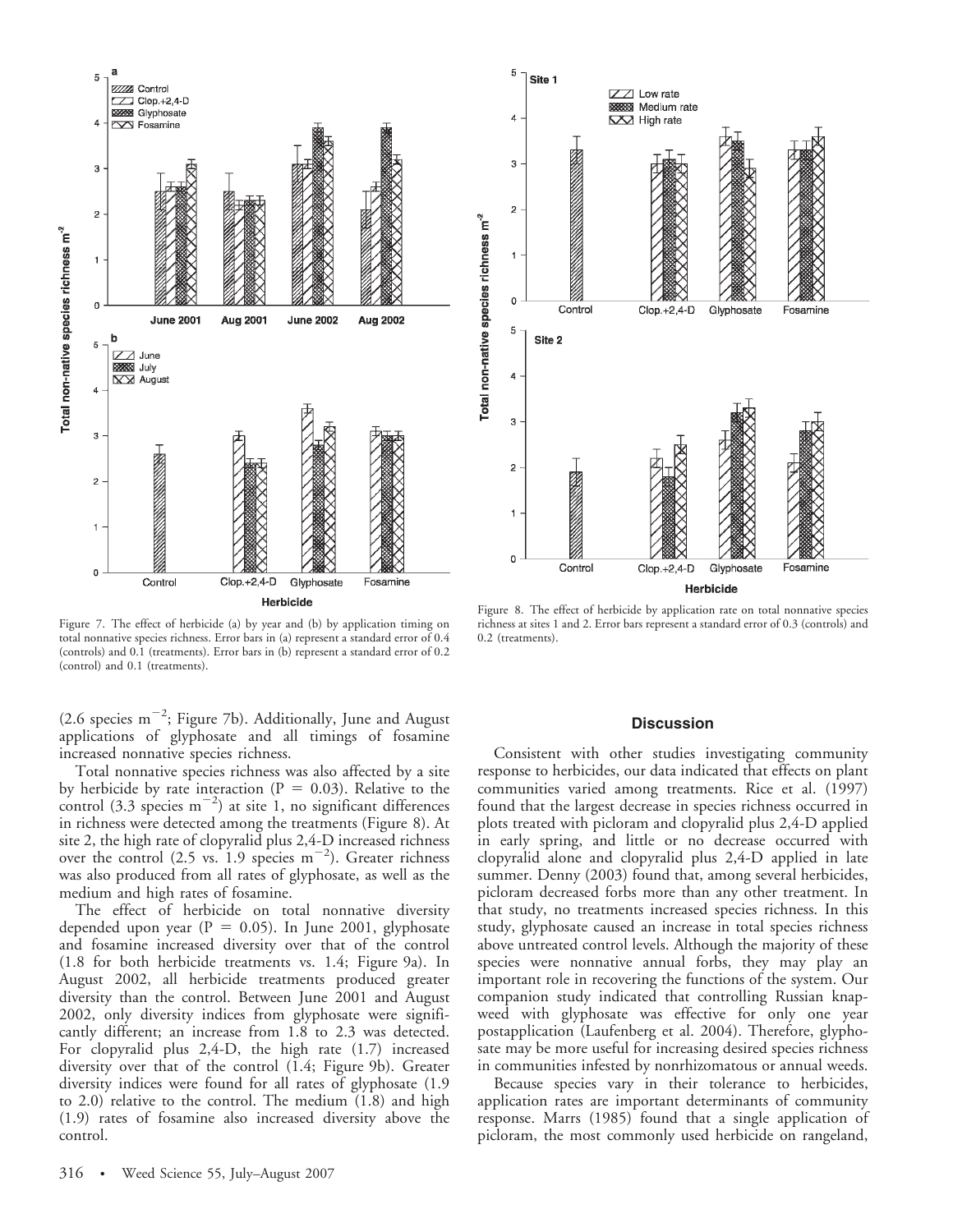

Figure 9. The effect of herbicide (a) by year and (b) by application rate on total nonnative species diversity. Error bars in (a) represent a standard error of 0.2 (controls) and 0.1 (treatments). Error bars in (b) represent a standard error of 0.1 for the control and all treatments.

reduced nontarget desired species to unacceptable levels when applied at rates necessary to control scrub in lowland heath vegetation. Fosamine applied at 4.8 kg ai  $ha^{-1}$  was found to be suitable for scrub control without causing significant damage to the heath vegetation. In our study, herbicide rate did not influence total species richness. However, the influence of herbicide rate on species diversity depended upon the time of application and the site. This suggests that herbicide rates have less effect on the loss or gain of new species but may have substantial effect on the abundance of these species present at the time of application.

In this study, glyphosate seemed to increase richness and diversity regardless of timing of application, whereas fosamine applied in July increased diversity but had no effect at any other application timing. It has been suggested that short-lived herbicides, such as clopyralid plus 2,4-D or 2,4-D alone, can be applied late in the growing season to avoid negative impacts on nontarget forbs. Although applying clopyralid plus 2,4-D during June had no effect on total richness and diversity, applications during July and August consistently decreased both diversity parameters. These results are surprising because herbicides with low soil activity require uptake by actively growing foliar tissue to maximize absorption. One possible explanation is that later applications provided poor Russian knapweed control. However, our companion study indicated effective control of this weed with later applications (Laufenberg et al. 2004). Therefore, we believe that translocation from shoots to roots in nontarget species during late application of clopyralid plus 2,4-D occurred with the movement of carbohydrates, reducing species richness and diversity.

Herbicide application recommendations tend to be provided for broad geographic areas. The Pacific Northwest Weed Management Handbook and the Montana/Utah/ Wyoming Weed Management Handbook provide examples of regional herbicide recommendations that encompass multiple states within regions. Broad geographic recommendations may be appropriate for weed control, but our data suggest that herbicide recommendations considering postapplication richness and diversity may be site-specific. In our study, nearly all response parameters varied between sites. For example, clopyralid plus 2,4-D did not influence total species diversity at site 1, but decreased it at site 2. At site 1, Russian knapweed was associated with a high presence of quackgrass, which responded positively to this broadleaf herbicide. Site 2 had limited associated grasses that could respond to the clopyralid plus 2,4-D treatment. Herbicide treatments aimed at enhancing richness and diversity will require improved predictive capability that considers pretreatment plant assemblage composition to increase the probability that the treatments meet long-term management objectives.

The success of any restoration program depends on how closely the postapplication plant community approximates that stated in the objectives. In this study, nonnative species accounted for the majority of the richness and diversity in areas where they were dominant before herbicide application, whereas native species tended to decrease. Management strategies aimed at enhancing ecosystem function and niche occupation to preempt reinvasion by Russian knapweed can, possibly, meet their goals; however, restoring plant communities with native species using these herbicides seems less likely.

## Literature Cited

- Carpinelli, M.F. 2000. Designing weed-resistant plant communities by maximizing niche occupation and resource capture. Ph.D dissertation. Bozeman, MT: Montana State University.
- Chapin, F.S.I. 1993. Functional role of growth forms in ecosystem and global processes. Pages 287–312 in J.R. Ehleringer and C.B. Field, eds. Scaling Physiological Processe:Leaf to Globe. San Diego, CA: Academic.
- Cronquist, A., A.H. Holmgren, N.H. Holmgren, J.L. Reveal, and P.K. Holmgren. 1977. Intermountain Flora; Vascular Plants of the Intermountain West, U.S.A. New York, NY: Columbia University Press.
- Denny, M.K. 2003. Maintaining and establishing culturally important plants after landscape scale disturbance. M.S. thesis. Bozeman, MT: Montana State University.
- Dorn, R.D. 1984. Vascular Plants of Montana. Cheyenne, WY: Mountain West.
- Egler, F.E. 1954. Vegetation science concepts, I: initial floristic compositiona factor in old-field vegetation development. Vegetatio 4:412–417.
- Frank, D.A. and S.J. McNaughton. 1991. Stability increases with diversity in plant communities: empirical evidence from the Yellowstone drought. Oikos 62:360–362.
- Hanson, H.C. and W.C. Whitman. 1938. Characteristics of major grassland types in western North Dakota. Ecol. Monogr. 8:57–114.
- Jorgensen, H.E. 1979. Vegetation of the Yellow Water Triangle, Montana. Billings, MT: Montana Department of Fish and Game, U.S. Bureau of Land Management Unnumbered Publication. 57 p.
- Laufenberg, S.M., R.L. Sheley, J.S. Jacobs, and J. Borkowski. 2004. Herbicide effects on density and biomass of Russian knapweed (Acroptilon repens) and associated plant species. Weed Technol. 19:62–72.
- Mackie, R.J. 1970. Range ecology and relations of mule deer, elk, and cattle in the Missouri River Breaks, Montana. Wildlife Monograph 20. Bethesda, MD: The Wildlife Society. 79 p.
- Marrs, R.H. 1985. The effects of potential bracken and scrub control herbicides on lowland Calluna and grass heath communities in East Anglia, UK. Biol. Conserv. 32:13–32.